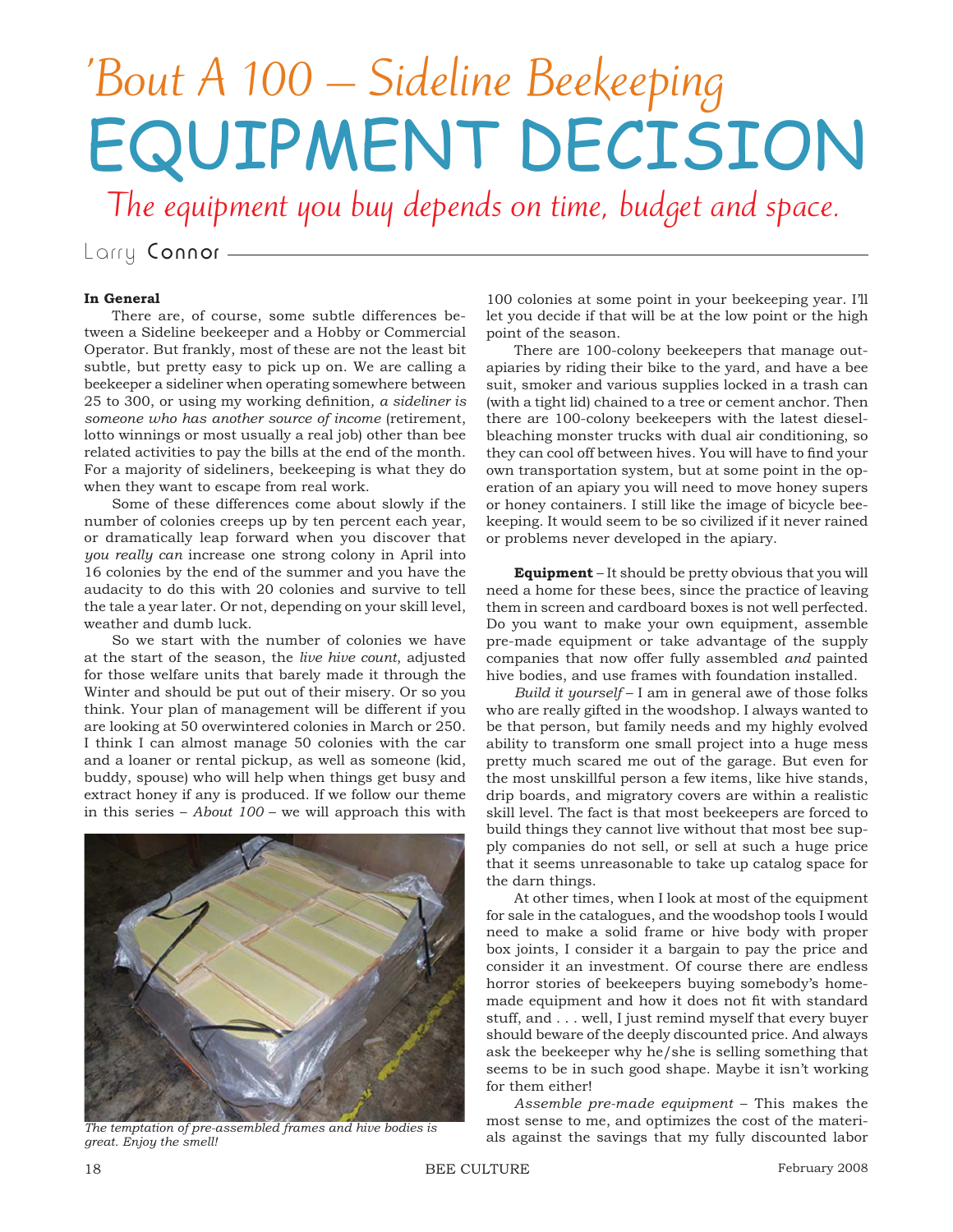will factor into the matter. It is one thing IF I do ALL the gluing and nailing and painting and schlepping, but quite another IF I decide that this is too crazy or there are too many things that need to be done at the real job that gives me money to support my beekeeping habit. So I hire someone to do the work for me, and spend more than I expected, but OF COURSE I don't realize this until the next Winter when I figure out the taxes and see that I could have purchased pre-made and already painted boxes and frames for the same cost or even less than I had invested when I hired John or Jane All Thumbs to do the work for me! The person who helps you is good at what they do – paid or unpaid (translation: a somewhat willing and very skilled family member) – will make a big difference in your decision-making. Frankly I am amazed at the number of beekeepers who have parents working for them, often for nothing, just to help out and to have something to do.

At this point in the season (unless you are working bees on Almonds or operating in a climate warmer than Kalamazoo), you still have a few days or even weeks *to plan for 2008* and spend some time with a spread sheet or pocket calculator to figure out which direction you should take. Once I had all the answers for these sorts of things, but I must have gotten really stupid lately since I have trouble figuring out which way I should go to add 50 new beehives.

Then there are people who your friends know who are looking for some simple project to do for extra money, or in the case of retired people, some excuse to get out of the volunteer work their spouse has signed them up for, or that Winter cruise of the Detroit River that was such a great deal.

*Pickup Pre-Assembled Equipment* – Your ultimate choice may be to rent a truck or cargo van and pick up the pre-assembled and fully painted equipment and pay the bill with the knowledge that the equipment is standardized and solid. A few years of this sort of thing and you may never want to return to the woodshop or self-assembly ever again. Until Tax Time, when you have trouble justifying the added expense to yourself, much less to that penny-pinching accountant you hired. So make up your list of needed equipment and email/fax the order off for a quote, and do it right now, in February, before the season is here. Again, for many of you the 2008 season is already here and you are asking what AM I THINKING?

## **Dangers Of Used Stuff**

Is there something I forgot to mention about buying used equipment? Yes, why is the seller getting rid of it? I have friends who read the bee magazine classified ads and look at the stuff for sale and try to figure out who is going out of business and who is getting rid of the old stuff so they can buy some new. I imply no criminal practices in this, of course. But I do have concerns about the person who knows that the equipment being sold is (1) Really, really old and in horrible shape, (2) Loaded with American foulbrood spores or some insecticide residue, and (3) Filled with mousy, moth and beetle destroyed frames.

I hope that a beekeeper with 25 or more colonies has the experience to recognize American foulbrood scales upon inspection of the equipment. Most folks can smell it. Nasty odor, like something died (well, something did die, dummy, the brood!).



*When looking at used equipment, even bottom boards, look at the edges and see if they are still tight and well maintained.*

Unfortunately there is no field method to recognize brood combs that are contaminated with miticide residues. To this I have a simple reply – Don't buy old brood combs! Some would say NEVER, EVER buy any used brood comb, even if nearly new. But that makes it really hard to purchase nuclei colonies and I support that management decision. So you have to avoid the obvious risks and be prepared to take some small ones.

So, if you do decide to purchase old equipment, limit it to stuff you can clean up, scorch out, or run through a treatment chamber for sterilization. One of the up sides of CCD has been the discovery of sterilization chambers in different parts of the country. They are expensive, but I gather cost less than the box you want to decontaminate. No, I do NOT know where they are, but check with your nearby bee associations, they seem to know this sort of valuable information I always forget.

If you really know the beekeeper you might be able to trust them. Frankly I am not sure I would buy old combs from me if I had them for sale. Which I do not, so don't ask. My point is that it is impossible to know exactly what risks any comb or box of equipment carries with it, so there are too many risks and there has to be a really low price to make this a wise decision. Only one cell of foulbrood can really cause you a lot of hurt if you start spitting and expanding in the Spring.

So, what's the bottom line about sideline beekeepers and equipment? Here is a checklist you will just have to complete yourself – And try to be honest or at least realistic!

1. How skillful are you in the wood shop?

2. How much do you enjoy working with wood and making beehives? Do you have an adequate work area to assemble 100 boxes or will this end up in your soon-to-be former living room?

3. How much time to you have to put into the woodshop? Or, how many demands do you have on your job or from your family?

4. Are you likely to put off a major project, like building 100 bee boxes, until just as you need them? Will the brood boxes you need in April be finished in February or May?

5. Do you have someone who will work doing equipment assembly for you for next to nothing? And do a beautiful job?